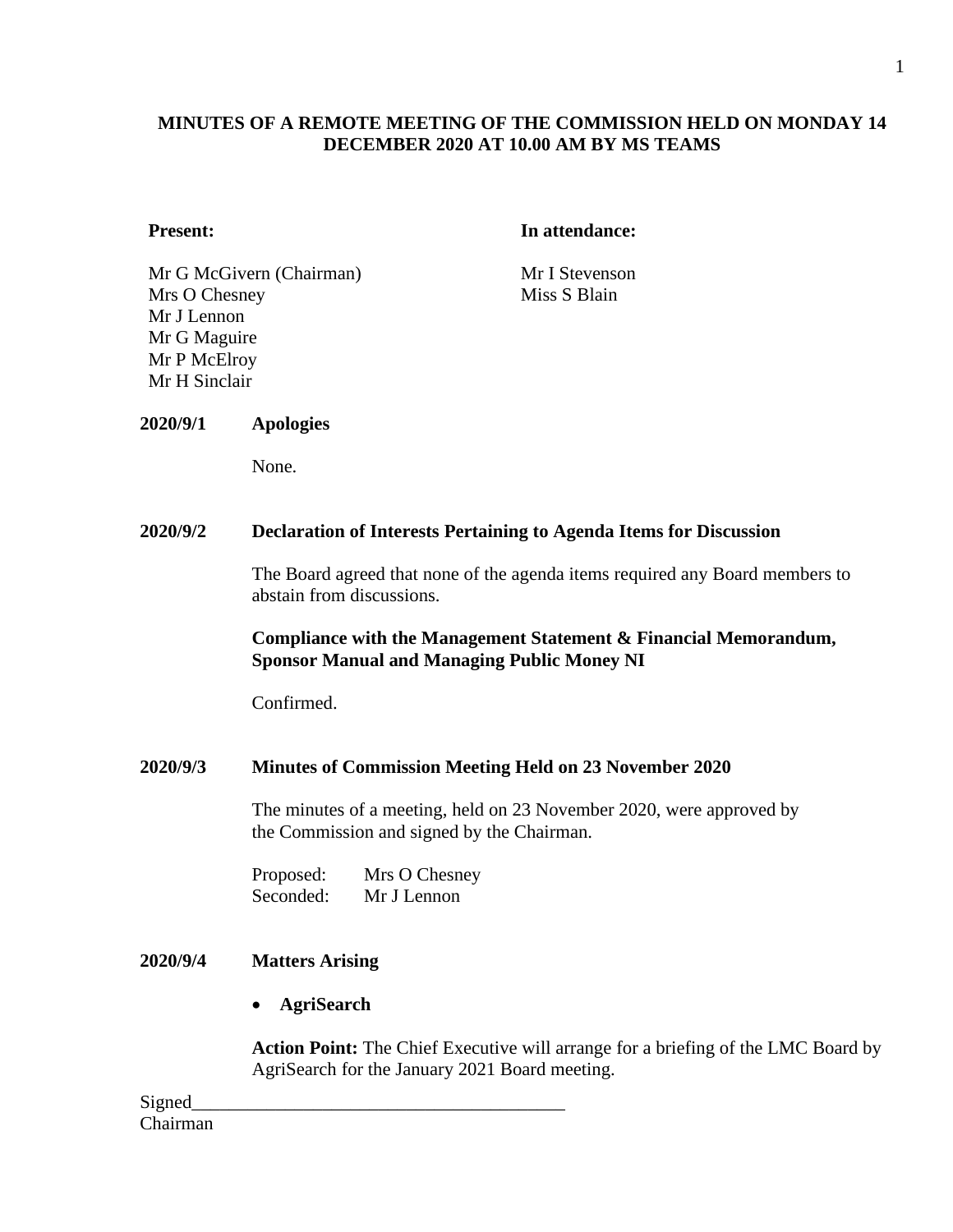• *Withheld – Commercially Sensitive*

# **2020/9/5 Chairman's Report**

The Chairman commented on a number of current issues affecting LMC and the red meat industry and some take home messages from his participation in a series of meetings and events since the last meeting of the Board.

- A further Agricultural Flat Rate VAT Project steering group meeting;
- A Deloitte webinar on Responsible Production and Nutrition;
- An Oxford Farming event at the end of November on a Roadmap of Transformation for Farm Support; and
- DAERA EU Exit webex events in November and December which have been useful.

# **2020/9/6 Chief Executive's Report**

• **PGI – Irish Grass Fed Beef**

The Board noted that the joint press release issued by LMC/NIMEA/UFU had created a bit of stir in the farming press and that it had been an important intervention to bring public clarity to Northern Ireland stakeholders' position and expectations. The Chief Executive gave the Board an update on discussions with industry and DAERA regarding the recent PGI application by the Irish government.

# • **Agricultural Flat Rate VAT project**

The Chief Executive reported that a final meeting has been held with Grant Thornton who had been commissioned by LMC to carry out the work. Stakeholders are now being given the opportunity to scrutinise the draft report before publication.

# • **Quarterly Meeting with Sponsor Branch – 24 November 2020**

The Chief Executive updated the Board on the recent Quarterly Sponsor Branch meeting.

• *Withheld – Commercially Sensitive*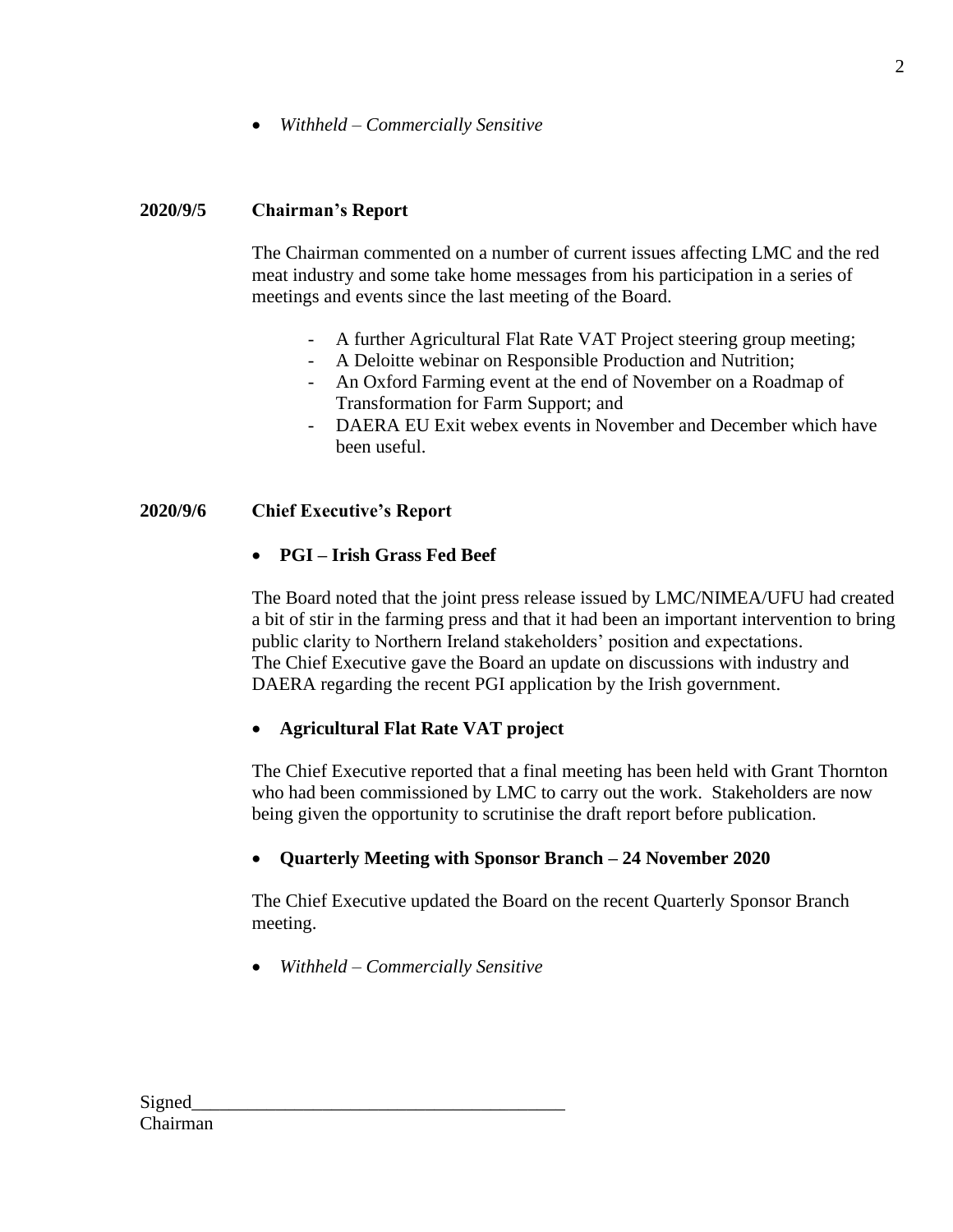# **2020/9/7 Covid-19**

The Board discussed latest developments regarding the Covid-19 pandemic. The vaccine is good news but industry and staff must continue to be vigilant for the foreseeable future.

# **2020/9/8 UK Exit from the EU**

The Board discussed latest developments regarding the UK's exit from the EU as the end of the transition period is imminent. DAERA has been taking a practical approach to the challenges ahead.

# **2020/9/9 Risk Management/Health & Safety**

# • **Draft Risk Register**

The Board considered the updated risk register.

**Action Point:** The Chief Executive will draft a document summarising the key matters facing LMC. The Board agreed to have a separate meeting to discuss the document.

**Action Point:** The Board agreed that DAERA/LMC needed to find options for Board succession. The Chief Executive will prepare an options paper for discussion at the Board to aid development of a proposal to take to DAERA Sponsor Branch for consideration.

**Action Point:** The ARAC Chairman and members recommended the updated risk register to the Board for approval.

**Proposed:** Mr J Lennon **Seconded:** Mrs O Chesney

**Action Point:** The Board approved the updated risk register.

# **2020/9/10 Any Other Business**

• **Preparing for EU Exit – online events**

The Chairman has registered for these DAERA online information events. The final one is being held on 15 December 2020 and all Board Members are welcome to register.